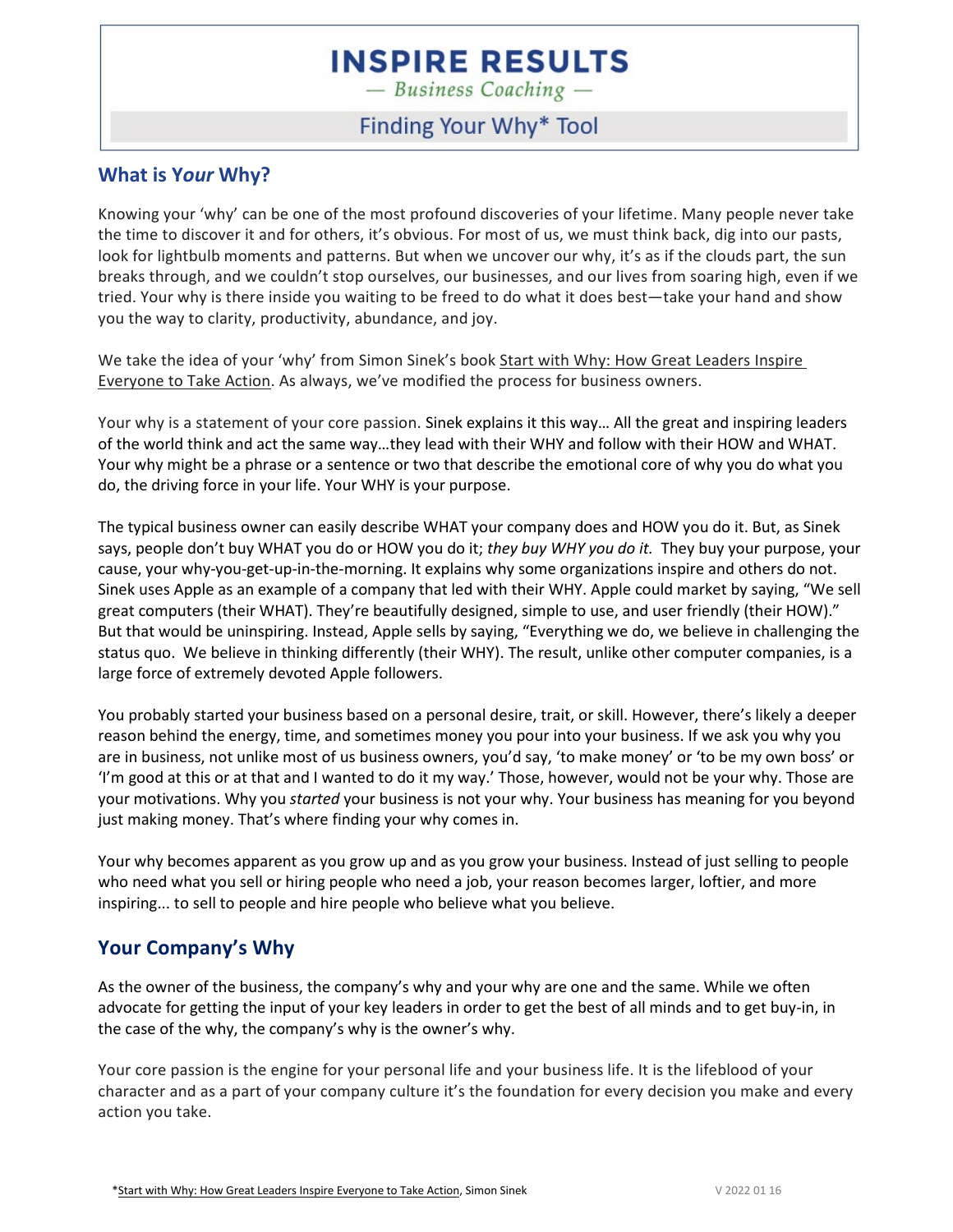$-$  Business Coaching  $-$ 

### Finding Your Why\* Tool

#### **How to Discover Your Why**

Your why isn't something you create; you discover it. It usually takes some digging, some soul-searching. Sinek says it's fully formed by the time you're 14 - 20. With concentrated effort you can probably discover it in an hour or two.

When we work with an owner to find their why, we start by looking back to your teens and early 20's. What we're looking for is an *inflection point*. An inflection point is the point of a curve at which a change in the direction of curvature occurs. It's a time of significant change; a turning point, a point at which your life changes direction. We ask you about your high school years—what were they like for you? What interested you? Bored you? Was there an incident, a comment, or a realization that changed your direction? It could be a comment made by a parent or teacher that, looking back, changed how you viewed your future. We ask you the same questions about your college years or post-high school years. We look for patterns or dichotomies or conflicting points. We almost always find that your inflection point isn't something you were aware of before you made a deliberate effort to find it. It surfaces only with the perspective that comes from looking back upon it years later.

For Roger, at age 14 he looked up to a smart, capable cousin who chose to take the easy path in life rather than to push to become the best they could be. He recalls being disappointed in that cousin, a disappointment that, looking back, had a profound impact on the choices he made for his life. He chose to take all college level courses in high school against the advice of his guidance counselor who said that he had shown no ability to handle that level of coursework. Nevertheless, Roger took those courses, finished near the top of his class and won an appointment to West Point. His why is helping business owners achieve their highest potential.

Some people *just know* what their why is. For others, their why isn't so obvious. Most of us must conduct a search for our why. You'll find lots of advice on ways to find your why. The process you use to find your why will be as individual and unique as your why itself.

For that reason, we developed a "cafeteria style process" that offers a smorgasbord of questions that work well for business owners working to discover their why. The questions accommodate various learning and thinking styles. Since your why is formed between ages 14 to 20, the questions start by asking you about your current life and then jump back in time and ask about your childhood and growing up years, ending with the "million dollar" question about your inflection point. It may not be necessary for you to answer every question.

Choose the questions that work best for you though we encourage you to answer most all of them. If you have an extraverted preference, try talking out your answers with a trusted partner. If your interaction style preference is introverted, reflecting alone in your favorite chair and favorite cup of tea may work best. We've seen great success using a business coach to ask the questions and listen deeply to the answers and assist in identifying dichotomies and patterns. If it's a business coach who is familiar with your background, work, struggles, personality, etc., even better as they can use that knowledge to apply to the search.

Operating with a clear why promises profound benefits personally and for your business especially for business owners.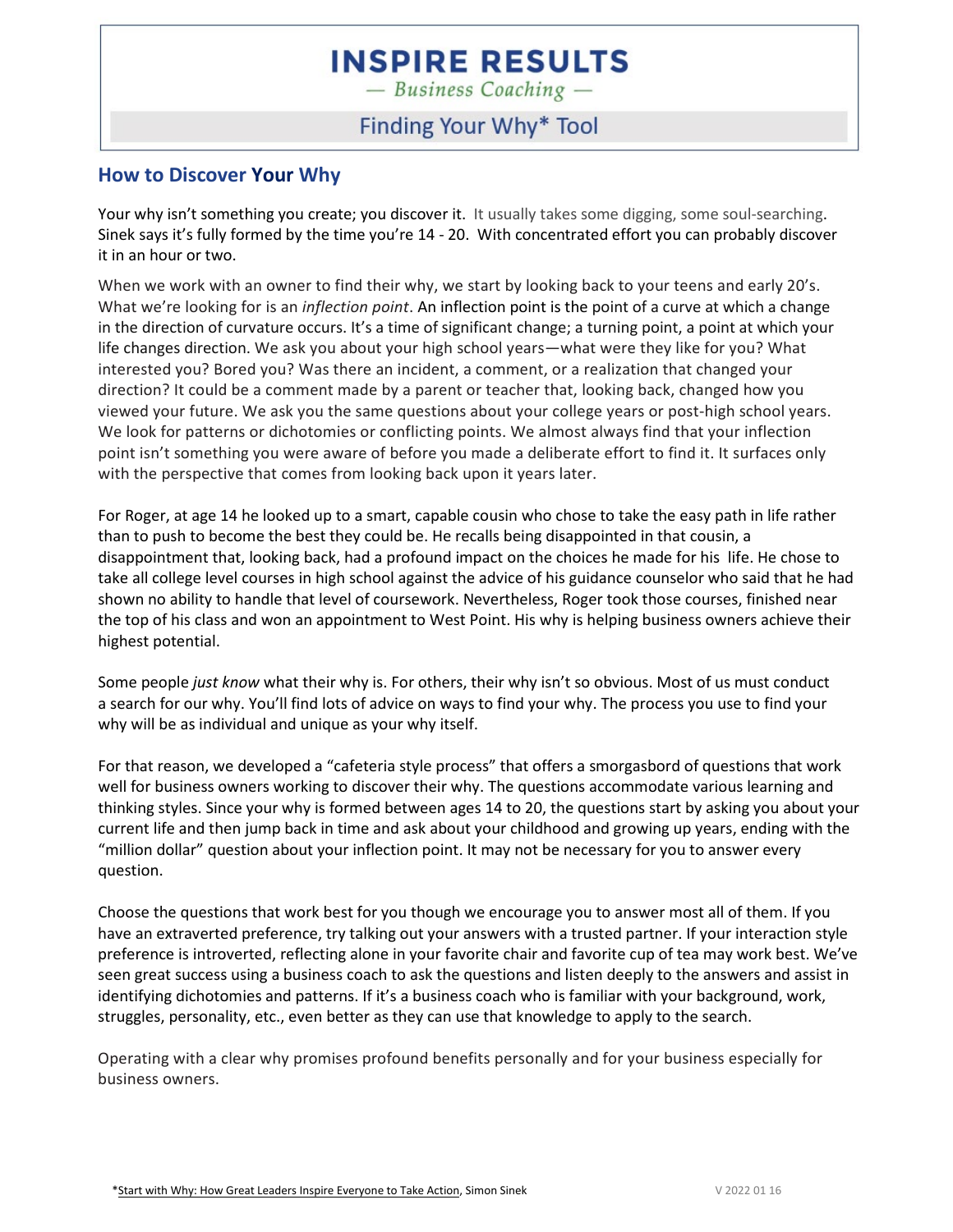$-$  Business Coaching  $-$ 

### Finding Your Why\* Tool

Get some paper and ponder, reflect, brainstorm, and write down your discoveries. If you write all your answers on a single sheet of paper, you can more easily step back and examine the data for dichotomies and patterns. The idea is to look for connections between your past and your present choices and decisions.

- 1. List a few times when you were happiest. What were you doing?
- 2. Think of times when you were oblivious to the passing of time; i.e. in flow, what were you doing?
- 3. What are your interests? What do you crave to spend time doing?
- 4. What cause or issue can get you on a soap box?
- 5. What cause or issue touches your heart every time you hear about it?
- 6. What excites you in the world? List 2 or 3 things.
- 7. What angers you in the world? List 2 or 3 things.
- 8. What are your top 3-5 values. You can use Inspire Results Values Ranking Tool.
- 9. What do you do best? What are your strengths?
- 10. When people say, "Oh, you're so good at \_\_\_\_\_," how do they complete the sentence?
- 11. Think of times when someone's been genuinely helped by something you've done. What did you do?
- 12. At those times when you're confident at what you're doing, what are you doing?
- 13. Write down 20 talents you've been given, then rank them High—Medium—Low.
- 14. Why do you do what you do? For the sake of what…? For whatever your answer, ask yourself, 'Why is that important?' For whatever that answer, again ask, Why is that important? Repeat 2 or 3 more times.

#### Next, let's explore your past with the goal of identifying your inflection point.

- 15. What did you do for fun as a kid? What were your favorite toys and games?
- 16. When you were a kid, what did you say you wanted to be when you grew up?
- 17. What came particularly easy for you as a child?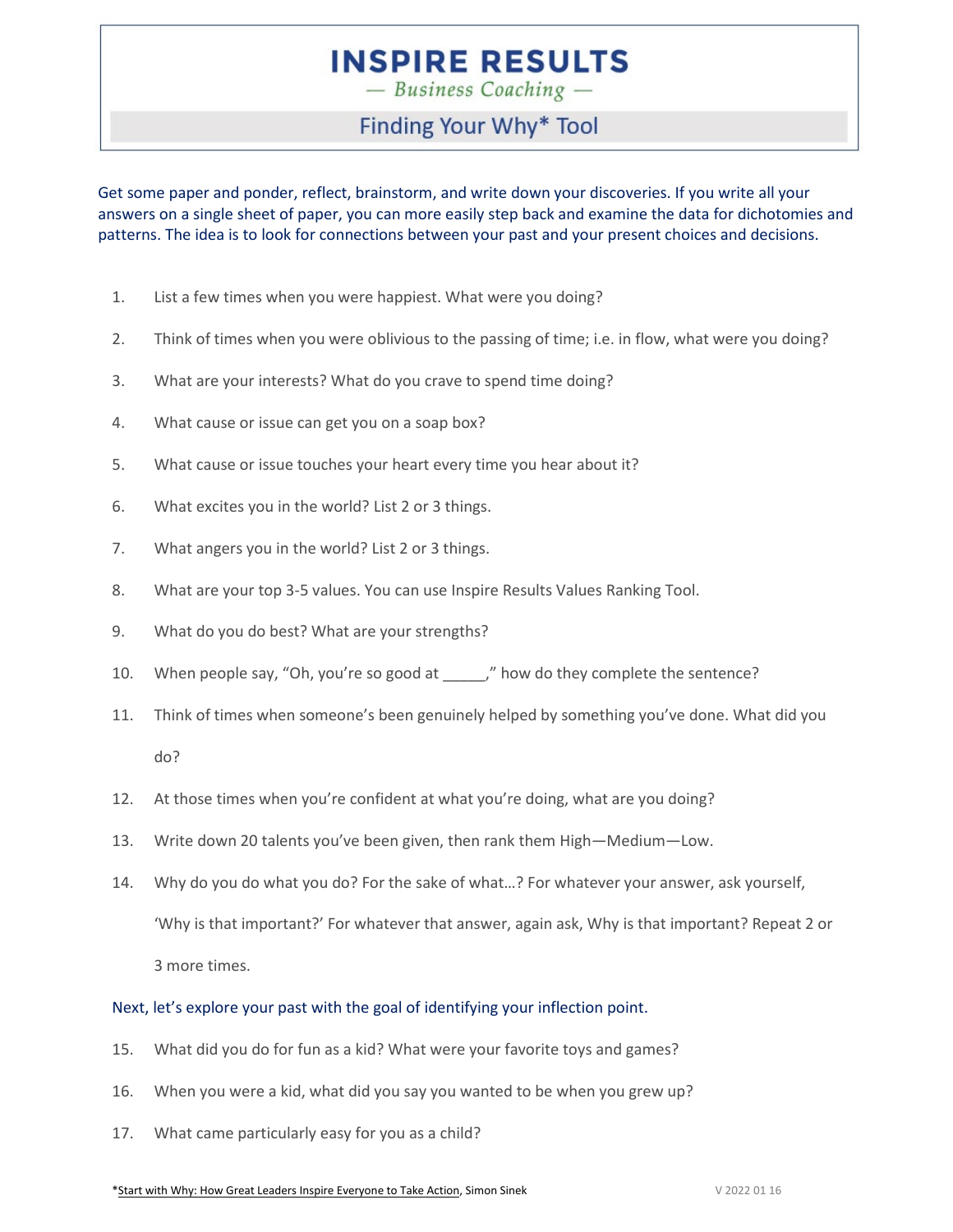$-$  Business Coaching  $-$ 

Finding Your Why\* Tool

- 18. What were your high school years like? What bored you? Interested you? What subjects did you get good grades in? Bad grades?
- 19. When you were in high school, what did you consider your dream job(s) to be? List all the possible things that come to mind.
- 20. What were your post high school or college years like? Did you have a plan? What were your goals? Did you achieve them? What got in the way of your goals? What fell into your lap?
- 21. What was your first real job? Your second or third? What did you enjoy? Not enjoy?
- 22. Was there a turning point around high school, post high school, college, or during that first job after school time period, a point where your life changed direction, where you began to get traction, where you found your "tribe" or community, where things began to fall into place for you, when you began to experience success? It could've been a positive or a negative comment by a teacher or parent, a positive or a negative incident, a realization that you were doing or weren't doing what you wanted to do. It might've been a decision you saw someone else make that caused you to draw a conclusion about your own future.

Now that you've got all your responses on paper, you've got a lot of information about yourself. Step back and study. What patterns emerge? Circle the top 5 – 10 pieces of information that seem most important. Form them into a sentence, no more than two. Here are some sentence starters: "I believe..." or "I envision a world..." or "My why is…"